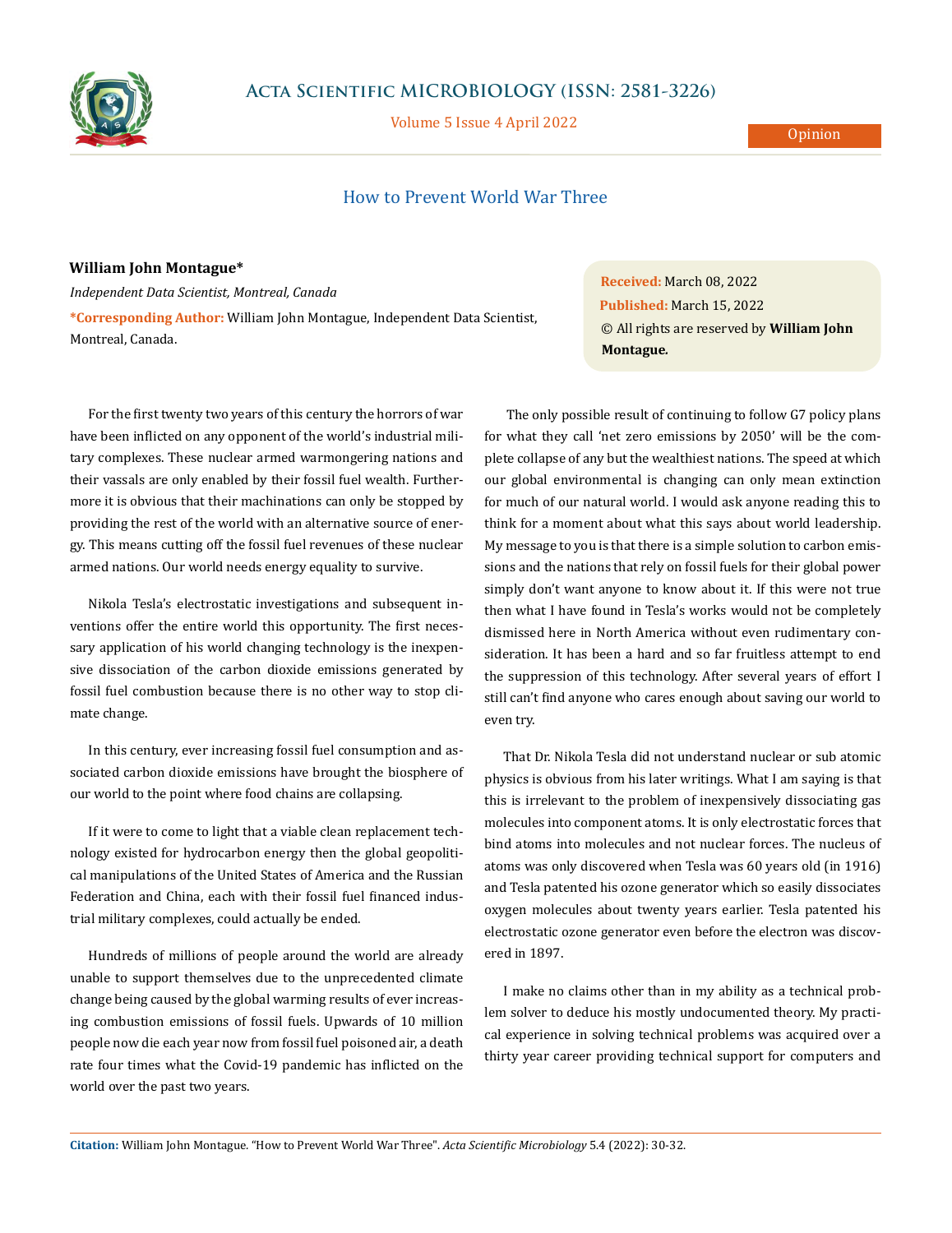data communications to mid sized businesses. My every changing work experiences as these systems evolved enabled me to step far enough away from the current dogma of modern electric theory that I could make sense of Dr. Tesla's approach. I have made a thorough examination of the lifelong consistency of Dr. Tesla's rigorous methods and spent several years unlearning enough of what I had been taught about electricity to decipher his underlying concepts. I do claim that I understand how Tesla's unique electrostatic force approach to molecular atomic science actually works.

Instead of the anticipated celebration that there actually is a solution to ending our world wide carbon pollution, I have been met with nothing but outright dismissal. My only conclusion is that anything that will impact the fossil fuel derived economics of North America is simply not to be permitted.

As to G7 plans for solving the global warming crisis through carbon offsets and taxes; these are meaningless political manoeuvres. Their stated plans for planting billions of trees as a solution to sequester fossil fuel emissions is utter nonsense. Just look at the rate of all the worldwide deforestation and illegal logging or the floods and landslides from clear cutting forests. Take a look at the ever worsening storms and how the waters of the oceans are rising. Glacial melting makes mockery of world leadership claims that their pitiful plans have climate change under control. Consider the droughts and the devastation of wildfires affecting so much of our habitable lands each year. To put it simply, following America's G7 fossil fuel driven economic plans will completely destroy our world.

I will gladly show anyone exactly how we can use Tesla's Longitudinal Electric Wave technology to dissociate carbon emissions. My only ask is for someone to take ownership and do this now or at least provide me with the necessary financial resources. The requirements are copper wire and a few other raw materials. Auxiliary apparatus are required to separate and flow the carbon dioxide though the machine and process the resulting gases. I have no workshop which would need to be isolated from 'ground' in order to stay safe. It is also necessary to have a low resistance conduction path connection into the earth, meaning below the local water table. The Earth represents a huge reservoir of negative electric charge and in part Tesla's apparatus acts as pump for electric charge, drawing it up out of the earth like water.

As to understanding Tesla's longitudinal electric wave electrostatic impulse science, you will have to let go of 'curved space-time' relativity physics and put aside the various flavours of quantum theories. Tesla's concept of the 'vacuum' is not an empty void filled with multiple magical mathematical interpretations of numerous energy fields that somehow do not ever interact. The concept of an 'ether gas' was definitely fundamental to all of Tesla's works.

He never directly postulated it as vibrating at twice the speed of light - (as sound energy moves through air ). He had been burned too badly over his World Radio Tower project by the powerful financier J.P. Morgan and never published anything along these lines. If he had, it would have belonged to Morgan as that was the deal to get the financing for his Wardenclyffe project funding. Morgan pulled out when Tesla went over budget which in my assessment was Morgan's plan all along. Tesla had agreed that 51% if all future electrical patents for the rest of Tesla's life would belong to Morgan in order to secure the funds. Morgan had lost a lot of money and never forgave Tesla for putting Edison's DC power station franchise system out of business about ten years earlier when his poly phase alternating current transmission lines from Niagara Falls lit uip New York city over three hundred miles away. Morgan had vowed that Tesla would never do this again. All of Tesla's later patents are mechanical (hidden analogies to electricity without ever mentioning it). His turbine in particular is meant to be an electrical device with the 'runners' acting as 'brushes' to passing electric charge into the working fluid....)

As to the ether, Tesla did say that the Michelson-Morley experiment attempt to measure the motion of the Earth through the luminous ether likely showed nothing because the ether was in motion. This failure to detect the ether was the basis for the acceptance of Einstein's relativity mathematics.

By the way, although he did build a functioning wireless three tower system here in Quebec, Canada in the 1930s, delivering power to a remote hunting lodge about halfway between two of his transmitters, each about 15 kilometres away, Tesla had given up on trying to get his science accepted. Mostly because Morgan's business practices and what he saw as the lack of humanity in the world because of the first two World Wars (WWI and WWII).

Tesla passed away in the darkest days of the second world war in 1943. He believed to the end that one day his science would have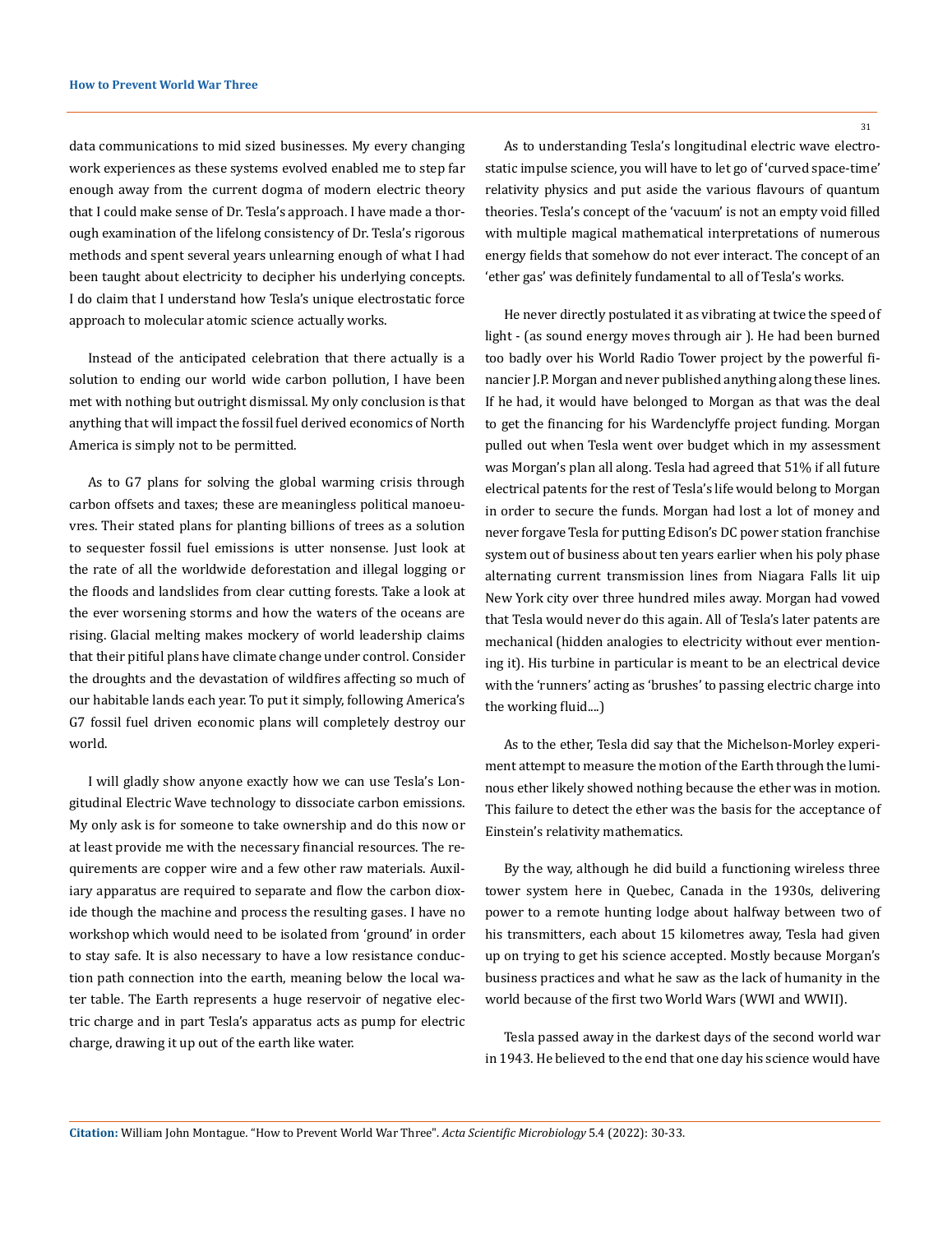to be accepted when the world ran out of coal and oil. We certainly have run out time where fossil fuel combustion is a net benefit to the world, were an alternative available.

I do suggest there is a major flaw in our modern interpretation of the physics of the electrical sciences. This flaw was to put mathematics first and ahead of reasoned experimentation. There are an infinite number of algebraic equations or formulas that can fit over any portion of a curve. This being said, it doesn't matter if Tesla's interpretation is also incorrect. His conceptual interpretation of the vacuum enabled his technology and it worked.

Tesla's molecular dissociation apparatus can be more accurately described as a musical instrument where electricity or the electric charge fluid takes the place of air. Tesla considered electrostatic force to be the fundamental force of nature. He found that this force creates all the motions of atomic matter and originates in the 'classical ether', a gas of extreme tenuity that pervades all matter and space.

 I am referring here to Tesla's work with the powerful electrostatic forces as enabled by high frequencies and high voltages configured by disruptively discharging the energy stored in capacitors to create extreme rates of change. The closest that modern science seems to come to Tesla's longitudinal electric wave impulse technology (our modern accepted electrical physics insists that longitudinal electric waves do not exist) can only be found in some aspects of modern electric plasma research. The problem I see there is that modern engineering science doesn't seem to know how to safely generate or control a powerful electric plasma without tremendous expense. Tesla's methods easily and inexpensively create the necessary environment with as powerful of alternating electrostatic forces as needed to inexpensively dissociate carbon dioxide or any other gas molecules.

In Tesla's concept, the electrostatic force energy travels through space exactly as sound energy travels. The difference being that sound energy in the atmosphere travels at about 340 metres/sec in the air and not the speed of light. This speed of sound in air is about half of the speed of the vibrating gas molecules that both create our atmosphere and carry the sound energy. Sound energy causes the atmospheric gas molecules to respond and they create zones of molecular compression and rarefaction. The thunder we hear after a lightning strike in a storm is an impulse of this nature.

32

Similar to sound energy, the electrostatic force energy does the same thing in the vacuum at the speed of light. The lightning flash we see before the thunder is also an impulse. Our atmospheric air, even at sea level is more than 99 percent vacuum by volume. This all means to me that Tesla's extremely tiny ether gas particles must be vibrating or oscillating at about twice as fast as the speed of light to complete the analogy. This of course, if correct would mean that 'Einstein's relativity' is at best an incomplete representation of nature's forces. These tiniest of things that Tesla calls ether gas particles create the fabric of the vacuum and to do so have to move faster than the speed of light, nobody is ever going to actually see them.

If anyone actually wants to do something to save our world from complete environmental collapse, and I believe we really are very close to now or never in regards to the time we have left to take action, I will gladly provide all the details of my investigations into how to use Nikola Tesla's electrostatic science to inexpensively dissociate atmospheric carbon dioxide gas molecules. This technology can be scaled for dealing with the carbon emissions of anything from a car to a jet engine to a coal fired electrical generation plant. All you need to do is agree to freely share the technology with the entire world.



Electric power is everywhere present in unlimited quantities and can drive the world's machinery without the need of coal, oil, gas, or any other of the common fuels.

Nikola Tesla -

AZ QUOTES

Let the future tell the truth, and evaluate each one according to his work and accomplishments. The present is theirs; the future, for which I have really worked, is mine.

Nikola Tesla

**Citation:** William John Montague*.* "How to Prevent World War Three". *Acta Scientific Microbiology* 5.4 (2022): 30-33.